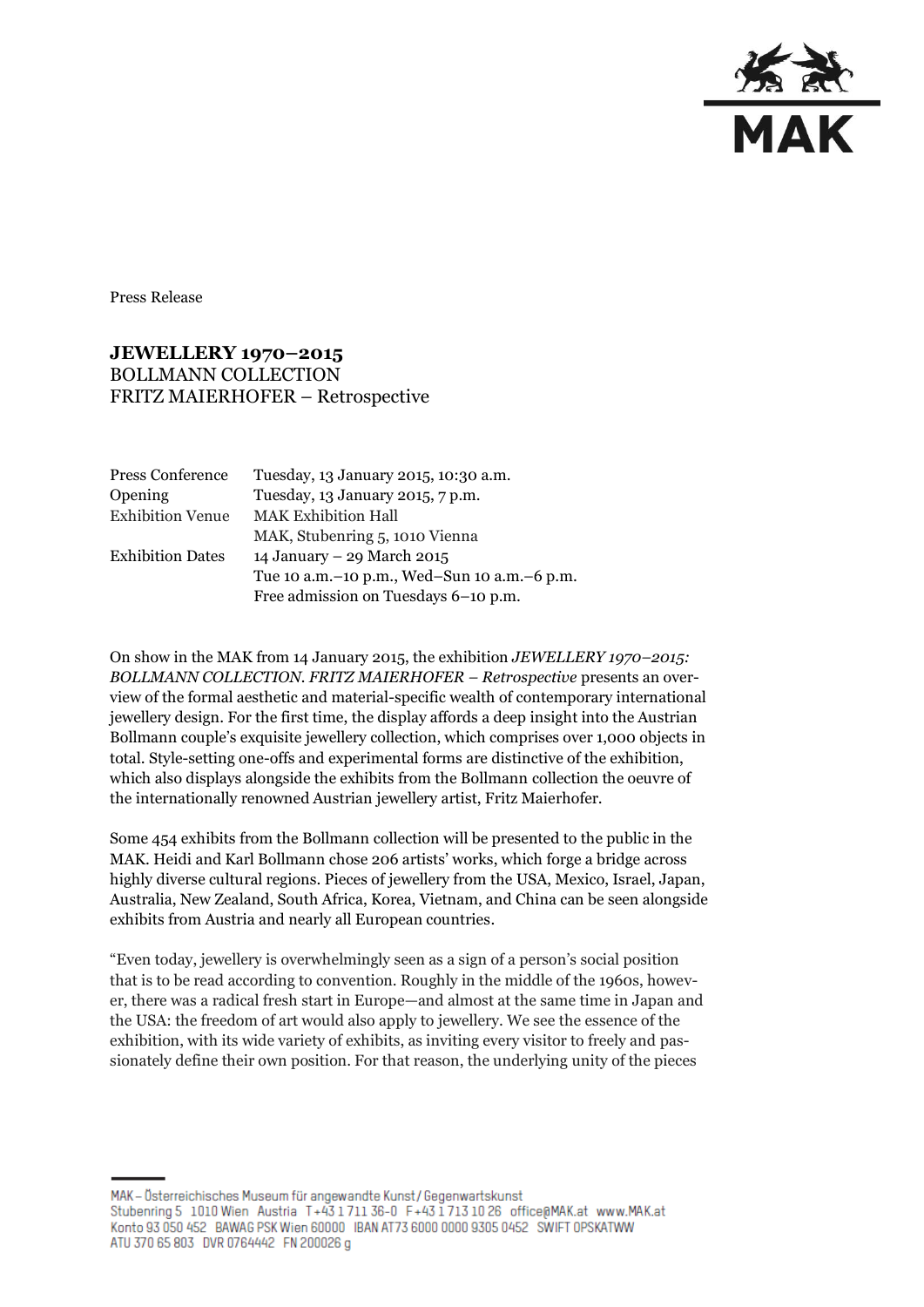

of jewellery should also be revealed," says Karl Bollmann.

Among the outstanding artistic positions on show are, for example, Manfred Bischoff (born 1947 in Germany, lives and works in Italy and Germany), Yasuki Hiramatsu (1926–2012, Japan), Bruno Martinazzi (born 1923, Italy), Philip Sajet (born 1953, Netherlands, lives and works in Germany), Annamaria Zanella (born 1966, Italy), as well as the Austrians Helfried Kodré (born 1940, Austria), Manfred Nisslmüller (born 1940, Austria), and Peter Skubic (born 1935 in Serbia, lives and works in Austria).

The Bollmanns have been following developments in contemporary jewellery art for more than 40 years. "From the outset, my wife and I were fascinated by the tremendous diversity and variety of this new jewellery. Peter Skubic was a selfless mentor in that regard. Always accompanied by a sense of doubt, the question as to what jewellery actually is and the search for a universally valid quality have also led to an encyclopedic and geographically global approach," is Karl Bollmann's description of his interest in collecting.

As part of the project *Schmuck zur Jahrtausendwende – die Möglichkeit, die Wirklichkeit, der Mensch* [Jewellery at the Millennium: the Opportunity, the Reality, the Human Being], Karl Bollmann invited prominent international jewellery artists to create a piece of jewellery for his wife, Heidi Bollmann. All 61 works—16 of which are Austrian will be displayed together for the very first time in a specially dedicated section of the exhibition, which as a whole is divided into three time periods (1970 to 1999, 2000, and 2001 to 2015).

## **FRITZ MAIERHOFER – Retrospective**

The second segment of the MAK exhibition *JEWELLERY 1970–2015* presents the oeuvre of Fritz Maierhofer, one of the leading Austrian jewellery and object artists*.* His show includes jewellery and sculptures from the 1960s until the present day. On display are a total of some 200 objects, which are characterized by unusual combinations of materials and an avant-garde understanding of jewellery.

Maierhofer, who received his training with Juwelier Heldwein in Vienna, creates unique objects from acrylic glass, steel, pewter, aluminum, and the synthetic material corian. The artist, who revealed a penchant for sculpture at an early age, was influenced by England's revolutionary pop culture in the 1960s and 1970s. "The following decades saw various changes in Maierhofer's creative work, particularly due to his experiments with highly diverse materials. Despite the formal variety, the structural points of reference remained constant: it is the structure, the rules of extreme minimalism, and the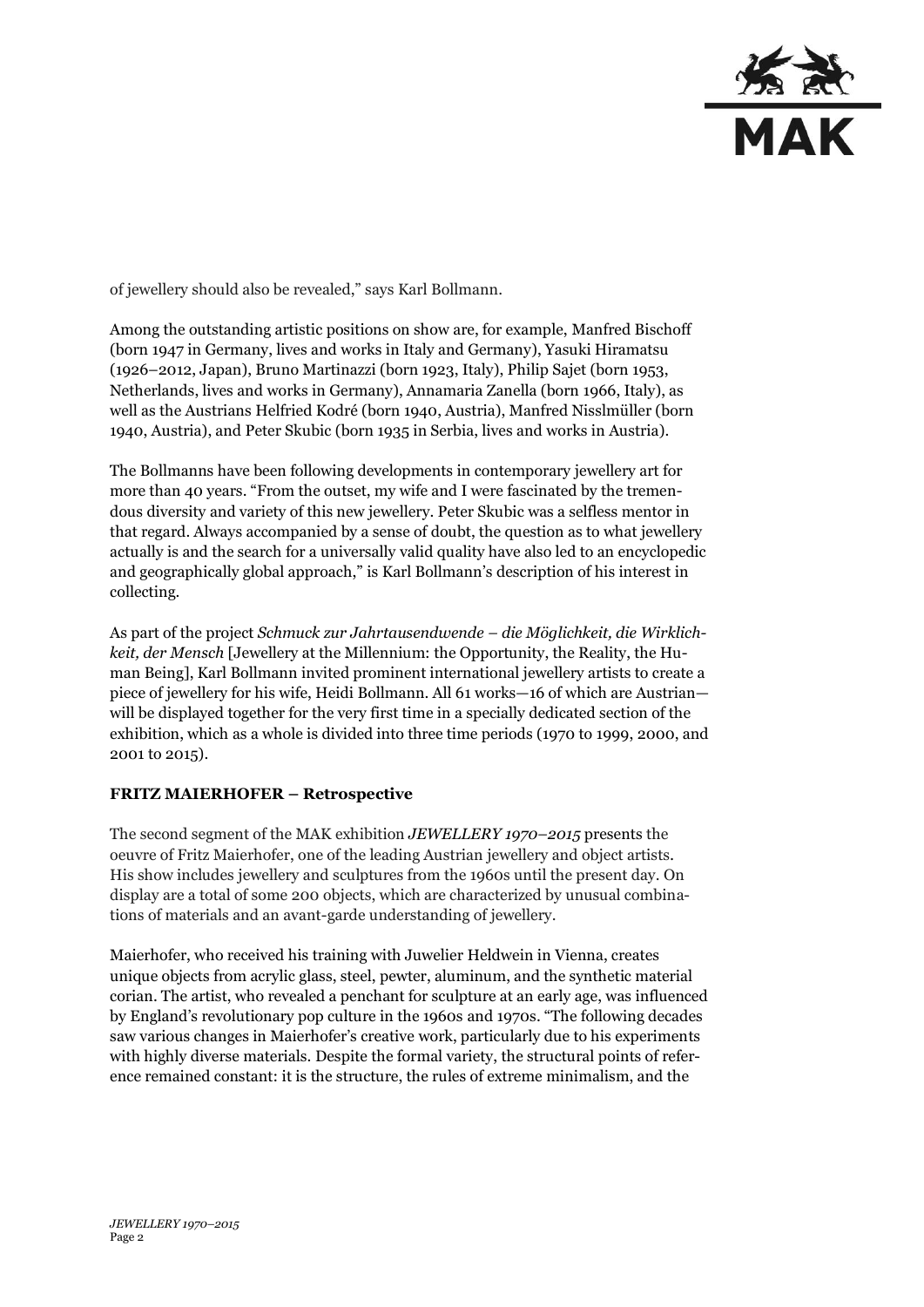

lavish abstract geometric combinations of beams, axes, and cross-beams—all of them forms that appear to have been extrapolated from architectural installations," is Graziella Folchini Grassetto's analysis of part of his artistic development in the catalog that accompanies the exhibition.

Maierhofer's first works from the 1960s and 1970s are captivating due to their unusual combination of the materials acrylic and metal. Brooches and rings from his early career lie on square plinths and frames held by steel wires. These three-dimensional works are continued in the works of subsequent decades, during which the artist realized sculptures for squares, gardens, and parks. In his recent sculptural works, he initially creates rectangular models from folded paper, which he then transfers to colorful metal surfaces, thereby generating three-dimensional effects.

The exhibition will be accompanied by a richly illustrated catalog in German and English, published by the Arnoldsche Verlagsanstalt, with a foreword by Christoph Thun-Hohenstein as well as contributions by Karl Bollmann and Graziella Folchini Grassetto.

Press photos are available for download at MAK.at/press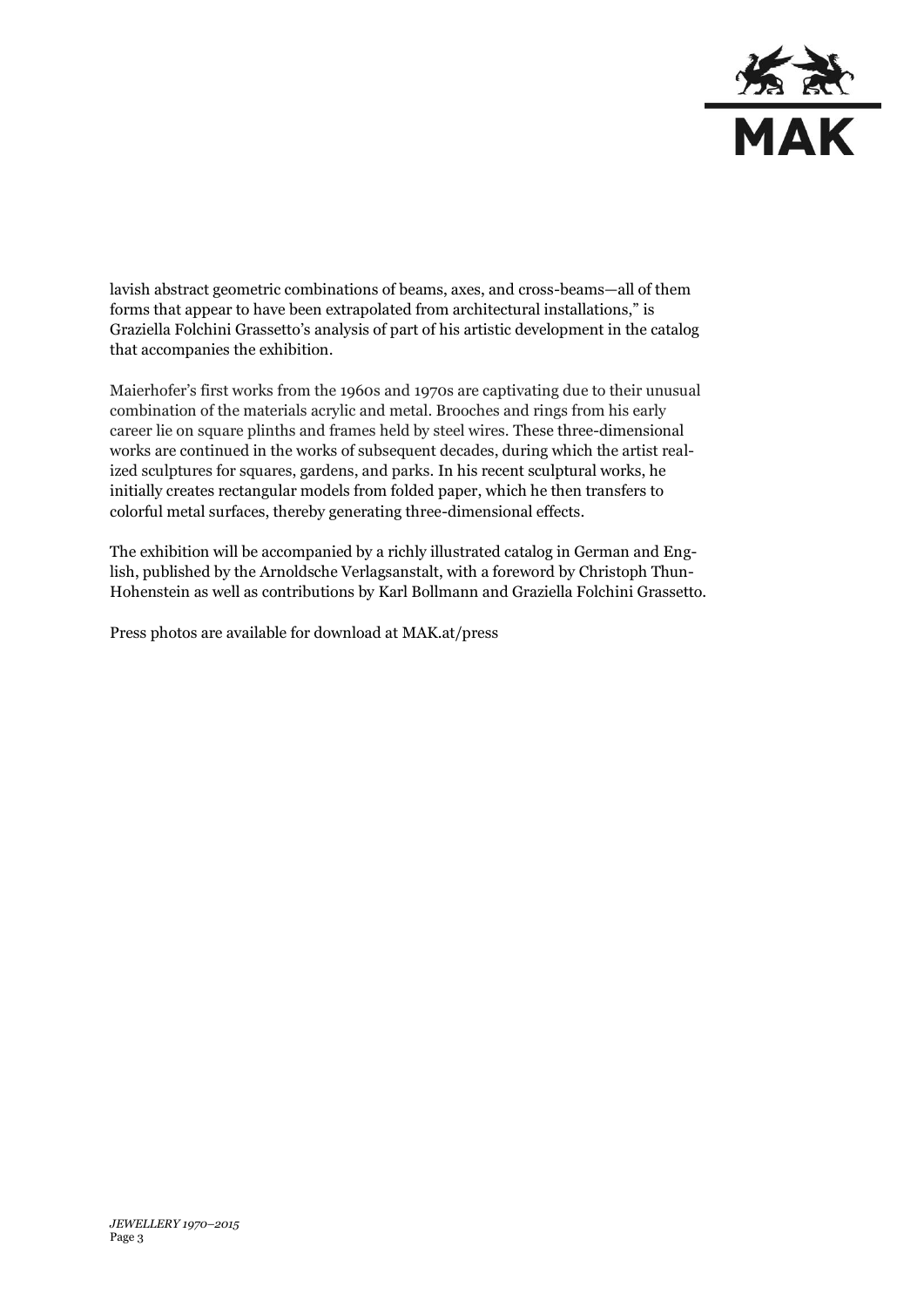

Press Data Sheet

## **JEWELLERY 1970–2015** BOLLMANN COLLECTION FRITZ MAIERHOFER – Retrospective

| <b>Press Conference</b> | Tuesday, 13 January 2015, 10:30 a.m.                                                     |
|-------------------------|------------------------------------------------------------------------------------------|
| Opening                 | Tuesday, 13 January 2015, 7 p.m.                                                         |
| <b>Exhibition Venue</b> | <b>MAK Exhibition Hall</b>                                                               |
|                         | MAK, Stubenring 5, 1010 Vienna                                                           |
| <b>Exhibition Dates</b> | 14 January - 29 March 2015                                                               |
| <b>Opening Hours</b>    | Tue 10 a.m. - 10 p.m., Wed-Sun 10 a.m. - 6 p.m.                                          |
|                         | Free admission on Tuesdays 6-10 p.m.                                                     |
| <b>Guest Curators</b>   | Heidi and Karl Bollmann as well as Fritz Maierhofer                                      |
| <b>MAK Curator</b>      | Elisabeth Schmuttermeier, Curator, MAK Metal Collection<br>and Wiener Werkstätte Archive |
| Curator-Guided          | Saturday, 24 January 2015, 2 p.m.                                                        |
| Tours                   | with Karl Bollmann, Guest Curator                                                        |
|                         | Tuesday, 17 February 2015, 6 p.m.                                                        |
|                         | with Fritz Maierhofer, Guest Curator                                                     |
|                         | Saturday, 28 February 2015, 2 p.m.                                                       |
|                         | with Karl Bollmann, Guest Curator                                                        |
|                         | Tuesday, 17 March 2015, 6 p.m.                                                           |
|                         | with Elisabeth Schmuttermeier, MAK Curator                                               |
|                         | Saturday, 28 March 2015, 2 p.m.                                                          |
|                         | with Karl Bollmann, Guest Curator                                                        |
| Publication             | Christoph Thun-Hohenstein/Elisabeth Schmuttermeier (eds.),                               |
|                         | JEWELLERY 1970-2015: BOLLMANN COLLECTION.                                                |
|                         | With a foreword by Christoph Thun-Hohenstein and                                         |
|                         | contributions by Karl Bollmann and Graziella Folchini                                    |
|                         | Grassetto, 144 pages, 21 x 27 cm, ca. 120 color illustrations,                           |
|                         | hardcover, German and English, Arnoldsche Verlagsanstalt,                                |
|                         | Stuttgart 2015. Available at the MAK Design Shop and                                     |
|                         | at MAK designshop. at for $\epsilon$ 29.80.                                              |